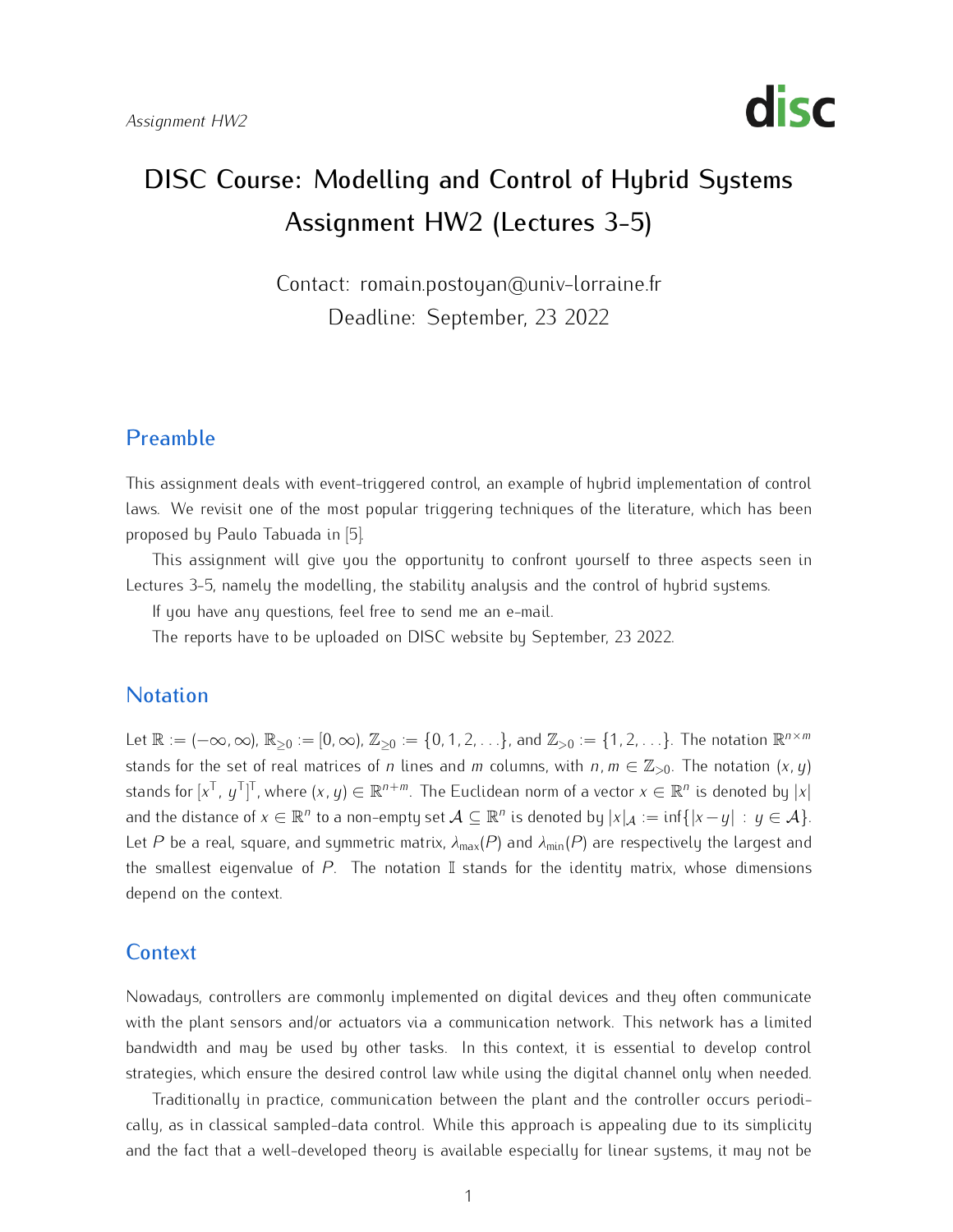# disc



<span id="page-1-1"></span>Figure 1: Control set-up

the best option when networks come into the control loop. Indeed, periodic sampling strategies gen-<br>erate transmissions irrespectively of the plant needs, and the sampling period is typically selected based on a worst case scenario. As a result, periodic strategies may lead to unnecessary frequent transmissions, and may thus overload the network. An alternative paradigm is event-triggered control. The idea is simple: communication between the plant and the controller only occurs when this is needed according to the plant needs, just like we only exchange e-mails or talk to each other is needed according to the plant needs, just like we only exchange e-mails or talk to each other when we have something to say (in principle). Consequently, transmissions are no longer defined using a clock but according to the plant state.<br>Event-triggered control can naturally be cast as a hybrid control problem for which a trans-

Event-triggered control can naturally be cast as a hybrid control problem for which a transmission, or communication, is modeled as a jump, and the triggering condition, i.e., the rule used to generate the transmission instants between the plant and the controller defines the flow and the jump sets, as we will see.

### **Questions**

Consider the linear plant model

<span id="page-1-0"></span>
$$
\dot{x} = Ax + Bu,\tag{1}
$$

where  $x \in \mathbb{R}^{n_x}$  is the state,  $u \in \mathbb{R}^{n_u}$  is the control input and  $A \in \mathbb{R}^{n_x \times n_x}$ ,  $B \in \mathbb{R}^{n_x \times n_u}$  with  $(A, B)$ stabilizable. The objective is to stabilize the origin of system  $(1)$ , i.e.,  $x = 0$ , using an event-triggered controller. We consider the scenario where the plant sensors transmit information to the controller over a network, and where the controller is directly connected to the plant actuators, as depicted<br>on Figure 1.  $\frac{1}{100}$ 

We proceed by emulation, i.e., we first design a state-feedback law to stabilize the origin of system [\(1\)](#page-1-0) ignoring the network. Hence,

<span id="page-1-2"></span>
$$
u = Kx, \tag{2}
$$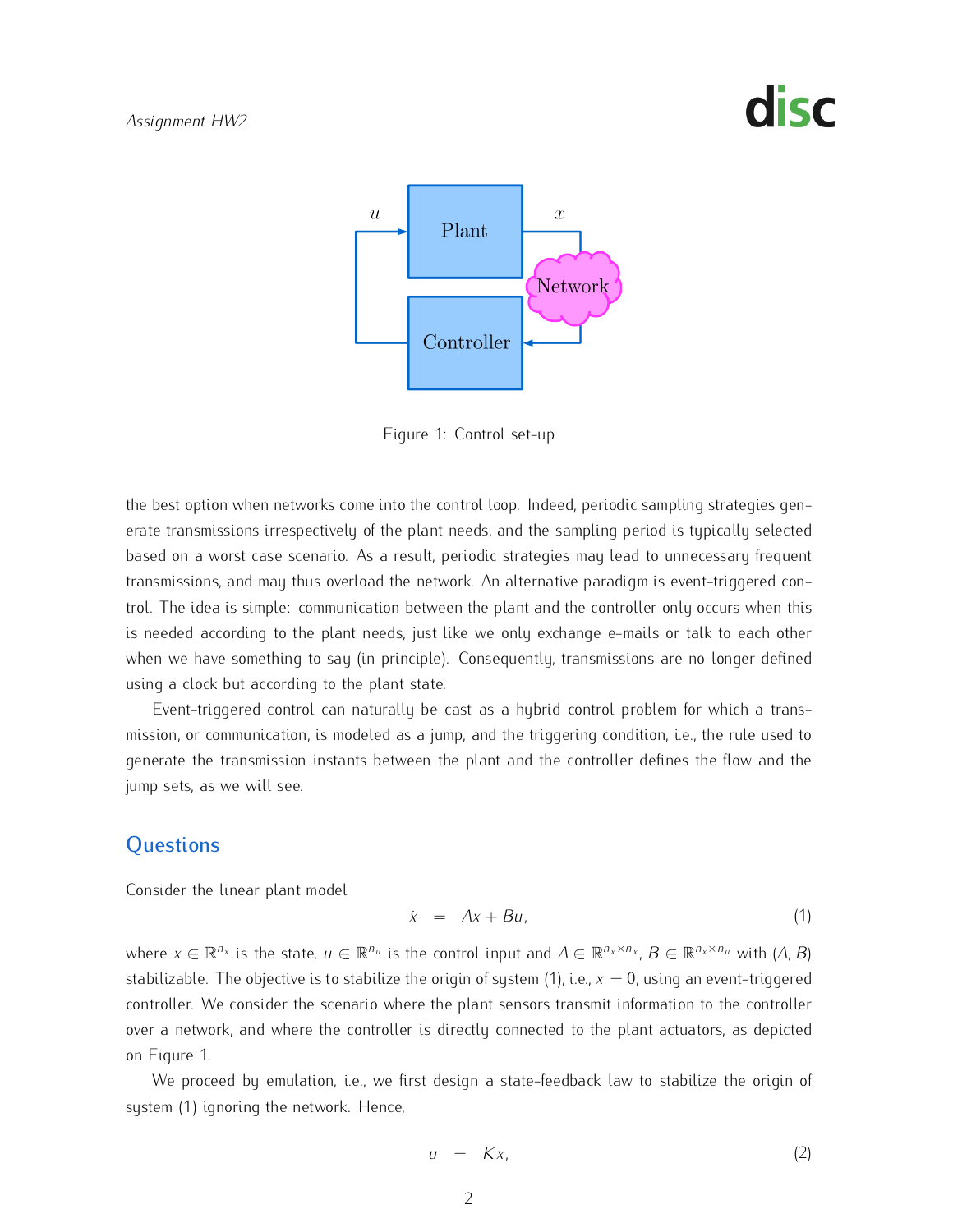

with  $K \in \mathbb{R}^{n_u \times n_x}$  such that  $A+BK$  is Hurwitz, i.e., the eigenvalues of  $A+BK$  have strictly negative real parts. As a result, the system in closed-loop ignoring the network is  $\dot{x} = (A+BK)x$  and  $x=0$ is uniformly globally asymptotically (exponentially, actually) stable.

#### Q1 (1pt). Can we always design *K* such that  $A + BK$  is Hurwitz? Why?

access to  $x(t)$  at any time instant  $t \in \mathbb{R}_{\geq 0}$  but only to  $x(t_k)$  for  $t \in [t_k, t_{k+1})$  where  $t_k$ ,  $k \in \mathbb{Z}_{\geq 0}$ , are the transmission instants to be defined.

Q2 (2pt). Introduce variable  $\hat{x}$ , the sampled version of  $x$ , which is generated using zero-orderhold devices as in Lecture 4, and derive a hybrid model of the closed-loop system of the form of  $H$  as defined in Lectures 3-4. Let the flow and the jump sets be undefined at the moment, i.e., simply use *C* and *D*; we will provide their definitions in the following. Do we need to introduce a clock variable as in Lecture 4 here?

The model developed in Q2 is fine, but it is more convenient to change the coordinates to proceed with the design of the flow and the jump sets and with the stability analysis. This is the purpose of the next question.

Q3 (1pt). Let  $e := \hat{x} - x \in \mathbb{R}^{n_x}$  be the sampling-induced error, as it is the mismatch between the sampled value of  $x$ ,  $\hat{x}$ , and its actual value  $x$ . Rewrite the hybrid model obtained in Q2 in the coordinates (*x, e*).

We are now going to design the triggering condition, i.e., the rule that we use to generate the transmission instants. We first establish a key property for this purpose.

Q4 (3pt). Since  $A + BK$  is Hurwitz, there exists a unique symmetric, positive definite matrix  $P \in \mathbb{R}^{n_x \times n_x}$  such that<sup>[1](#page-2-0)</sup>

$$
(A + BK)^{\top} P + P(A + BK) = -\mathbb{I}.
$$

Define  $V : x \mapsto x^{\top} P x$  on  $\mathbb{R}^{n_x}$ . Prove that there exist  $\underline{a}_V$ ,  $\overline{a}_V$ ,  $a, b > 0$  such that, for any  $x, e \in \mathbb{R}^{n_x}$ ,

<span id="page-2-1"></span>
$$
\frac{a_V|x|^2 \le V(x) \le \overline{a}_V|x|^2}{\langle \nabla V(x), (A+BK)x + BK e \rangle} \le -a|x|^2 + b|e|^2.
$$
\n(3)

<span id="page-2-0"></span><sup>&</sup>lt;sup>1</sup>See [\[3,](#page-4-0) Theorem 4.6].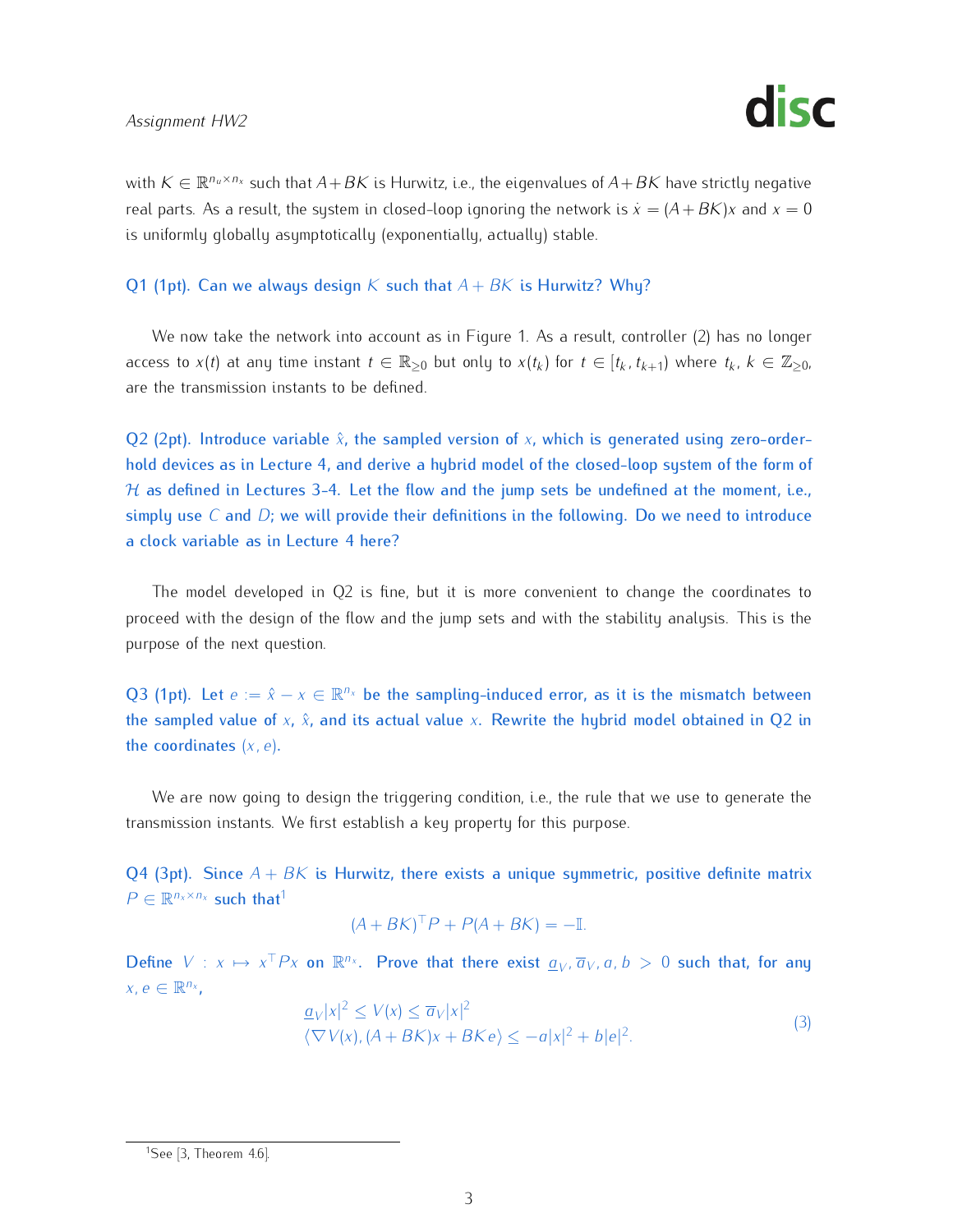*Assignment HW2*



Given [\(3\)](#page-2-1), Paulo Tabuada has proposed to generate a transmission from the plant sensor to the controller whenever

<span id="page-3-0"></span>
$$
b|e|^2 \ge \sigma a|x|^2,\tag{4}
$$

where *<sup>σ</sup> <sup>∈</sup>* (0*,* 1) is a design parameter and *<sup>e</sup>* is defined in Q3. The underlying idea is the following. Since *<sup>e</sup>* is reset to 0 after a jump (in view of Q3), condition [\(4\)](#page-3-0) enforces the next inequality for all (*t, j*) *<sup>∈</sup>* dom (*x, e*) (with *<sup>j</sup> <sup>≥</sup>* 1 if *<sup>x</sup>*(0*,* 0) = 0, otherwise *<sup>j</sup>* can be equal to 0) with (*x, e*) any solution to the system

$$
b|e|^2 \le \sigma a|x|^2,\tag{5}
$$

which implies, in view of [\(3\)](#page-2-1),

$$
\langle \nabla V(x), (A + BK)x + BK e \rangle \le -a|x|^2 + b|e|^2 \le -a|x|^2 + \sigma a|x|^2 = -(1 - \sigma)a|x|^2,
$$
\n(6)

which should preserve the original stability property of  $x = 0$  as the right hand-side is strictly negative when  $x \neq 0$ . We are going to analyse this more carefully using the hybrid formalism presented in Lectures 3-5.

Q5 (3 pt). Complete the hybrid model obtained in Q3 by providing the definition of the sets *C* and *D* in view of the triggering condition above. Make sure the obtained model satisfies the hybrid basic conditions, see Lecture 3. We call the obtained hybrid model<sup>[2](#page-3-1)</sup>  $H_{\text{etc}}$  in the following.

The hybrid model is now complete. We can proceed with the stability analysis. We use one of the relaxed Lyapunov theorems of Lecture 4 for this purpose.

Q6 (4pt). Use *V* introduced in Q4 to check that the Lyapunov conditions of one of the relaxed Lyapunov theorems of Lecture 4 are verified. Make sure you carefully specify the attractor set *A*. Note that only the properties related to *V* need to be established in this question, not those about the hybrid time domain of the solutions (these are addressed in the following).

To apply the aforementioned relaxed Lyapunov theorem, we also need to establish a property of the hybrid time domain of the solu[tio](#page-3-2)ns. We admit for this purpose that any solution to  $\mathcal{H}_{\text{etc}}$  with initial condition of the form  $(x_0, e_0)$  with  $x_0 \neq 0$  and  $e_0 \in \mathbb{R}^{n_x}$  has a dwell-time<sup>3</sup>. In particular, there exists  $\tau > 0$  such that for any solution  $(x, e)$  with  $x(0, 0) \neq 0$ , for any  $(t, j) \in \text{dom}(x, e)$ ,

$$
t+\tau\geq \tau j.
$$

We can now conclude about the stability of set  $A$  for system  $\mathcal{H}_{\text{etc}}$  in the next question.

<span id="page-3-1"></span><sup>&</sup>lt;sup>2</sup>The [in](#page-5-1)[de](#page-5-0)x "etc" stands for event-triggered control.

<span id="page-3-2"></span> $3$ See [4,5] for more details.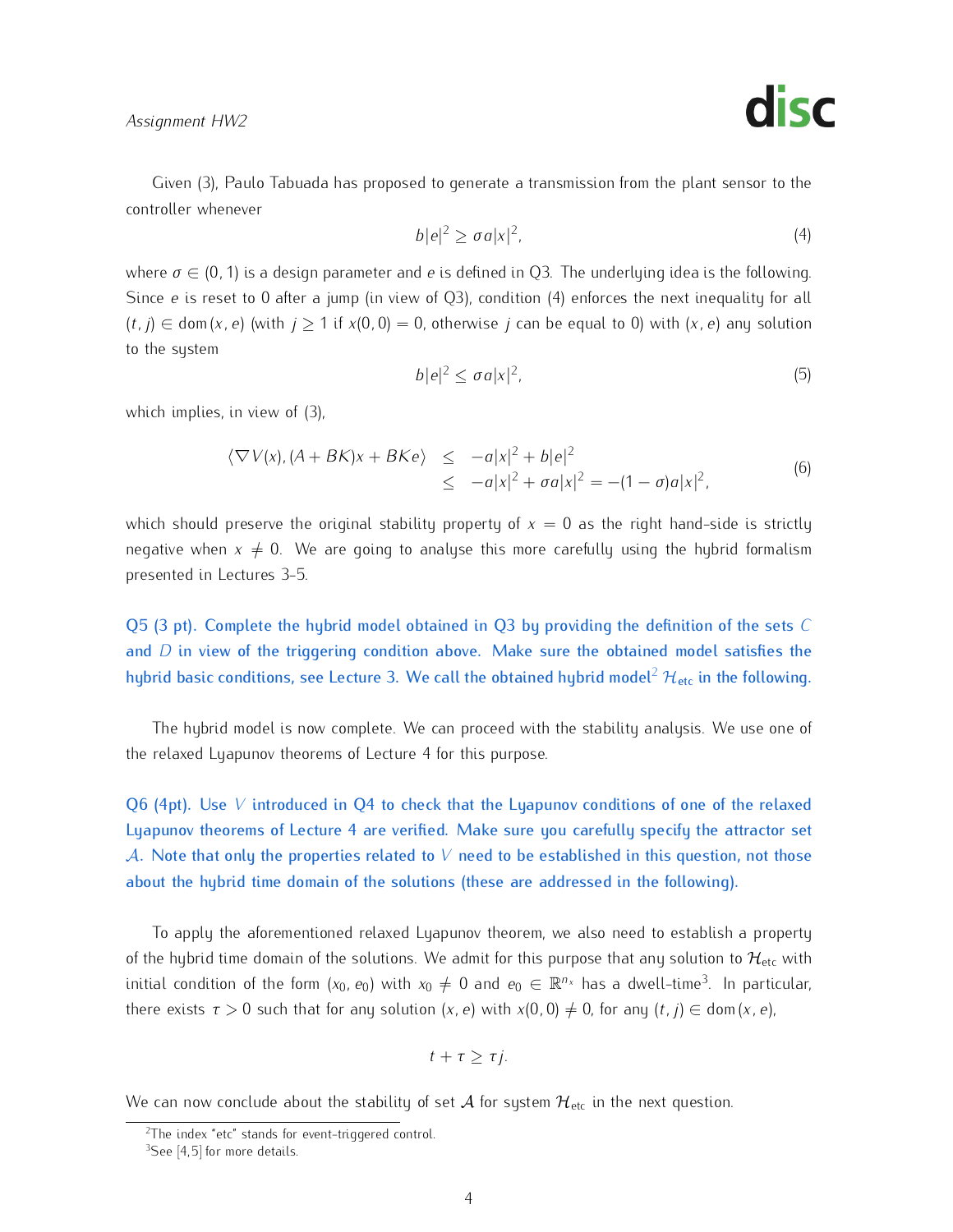

#### Q7 (2pt). Prove that set  $\mathcal A$  is uniformly globally pre-asymptotically stable.

Q7 establishes a pre-stability property because we have not proved yet that maximal solutions are complete: this is addressed in the next question.

Q8 (3pt). Prove that maximal solutions to  $\mathcal{H}_{\text{etc}}$  are complete using Lecture 3. As a result, set A is uniformly globally asymptotically stable for *H*etc.

We finally test the designed event-triggered controller on a numerical example.

Q9 (6pt). Consider the double integrator case, i.e.,  $A =$  $\sqrt{ }$  $\frac{1}{\sqrt{2}}$  $\begin{pmatrix} 0 & 1 \\ 0 & 0 \\ 0 & 0 \end{pmatrix}$ and  $B =$  $\sqrt{ }$  $\frac{1}{2}$ design controller [\(2\)](#page-1-2) with  $K = (-2 - 2)$ ; you can verify that  $A + BK$  is indeed Hurwitz. It  $\setminus$ in [\(1\)](#page-1-0). We can be proved that [\(3\)](#page-2-1) holds with  $a = \frac{1}{2}$  and  $b = 13$ . Simulate the event-triggered controlled system using your favourite software<sup>[4](#page-4-1)</sup> for different values of  $\sigma \in (0, 1)$ . Numerically study the impact of *σ* on the evolution of the *x*-component of the solutions as well as on the number of jumps/transmissions for a given amount of continuous time.

### **Conclusion**

If you like to know more about event-triggered control, here are some survey style articles: [\[1,](#page-4-2) [2\]](#page-4-3).

Also, any feedback or suggestions from your side in your report or by e-mail will be appreciated. Thanks in advance and good luck!

#### References

- <span id="page-4-2"></span>[1] W.P.M.H. Heemels, K.H. Johansson, and P. Tabuada. An introduction to event-triggered and selftriggered control. In *IEEE Conference on Decision and Control, Maui, U.S.A.*, pages 3270–3285, 2012.
- <span id="page-4-3"></span>[2] W.P.M.H. Heemels, R. Postoyan, M.C.F. Donkers, A.R Teel, A. Anta, P. Tabuada, and D. Nešić. *Periodic Event-triggered Control*, chapter 6, pages 105–119. CRC Press / Taylor & Francis, 2015.
- <span id="page-4-0"></span>[3] H.K. Khalil. *Nonlinear systems*. Prentice-Hall, Englewood Cliffs, New Jersey, U.S.A., 3rd edition,  $\frac{2002}{2}$

<span id="page-4-1"></span>If you optimally available here: [https://www.mathworks.com/matlabcentral/fileexchange/](https://www.mathworks.com/matlabcentral/fileexchange/41372-hybrid-equations-toolbox-v2-04)<br>lice et al, which is freely available here: https://www.mathworks.com/matlabcentral/fileexchange/ [41372-hybrid-equations-toolbox-v2-04](https://www.mathworks.com/matlabcentral/fileexchange/41372-hybrid-equations-toolbox-v2-04).